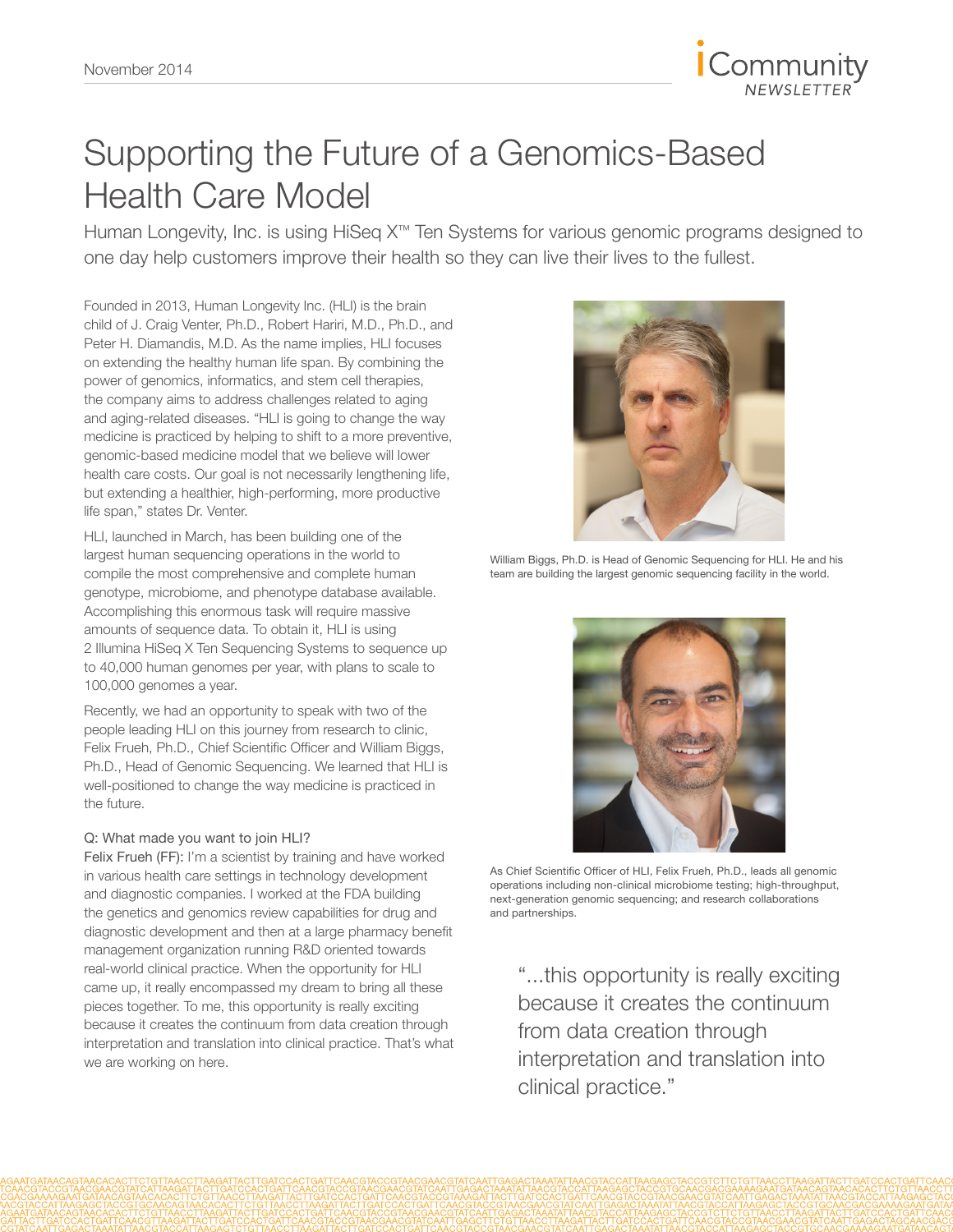William Biggs (WB): Over the past decade, I have built a number of testing laboratories, all with the goal of driving the acceptance and utilization of cutting-edge molecular biology in routine medical practice. That's a very challenging scenario. There are a number of stakeholders related to all aspects of health care. To drive the acceptance of techniques such as whole-genome sequencing in medical practice, one really has to drive that process with all of the stakeholders in mind. It's entities like HLI that have the capability and focus to do that.

#### Q: With sequencing being such an integral part of what you're doing, was the genesis of the company really that sequencing finally came of age?

FF: I would say yes. Even a year ago, it would have been cost-prohibitive to try to do what we want to do. We're aiming at sequencing about a million genomes within the next 5 to 6 years. The sheer size of the facility needed would not have been possible without the arrival of the HiSeq X Ten System.

WB: Typically, enabling broad-base utilization of wholegenome sequencing technologies is difficult. Evidence is about scale. So the HiSeq X Ten System and robust IT infrastructure are making possible the analysis of large cohorts of individuals that allow us to make the argument that we have the evidence.

#### Q: What mechanisms or processes are you hoping to uncover by sequencing that many people?

WB: Numbers are important because genetic variation is so individual and the genetic variation driving disease is indeed personal. There are studies out there where many of the large publically financed genome efforts are estimating that you need upwards of 50,000 individuals to have a sufficient statistical power to provide the evidence that's needed. That's how we decided that we needed 500,000 to 1 million genomes in the database. At the end of the day, each individual only cares about his or her own genome. Ultimately, the goal is for all of us to have our genomes sequenced and available as a medical reference for our clinical care.

#### Q: Where are the samples for sequencing coming from?

FF: The samples are coming from various sources. It's driven by opportunities that we feel are in line with the idea of identifying diseases associated with longevity. By longevity I don't mean as centenarians or super-centenarians, but as extending healthy lives. That also includes the life of someone who is sick or will predictably become sick based on just their genetic predisposition. We're looking at cohorts where we believe that the genetic information will be able to influence medical decisions in a positive manner.

Q: Do you have agreements with organizations to have access to those samples? Or are these samples that you're acquiring through testing within your labs? FF: We have fairly substantial agreements with University of California, San Diego (UCSD) and additional ones that we can't disclose publically. Certainly, many pharma companies are interested in looking at larger and larger portions of the genome for their clinical trial populations. We're talking to entire countries for population-wide sequencing. So there are a number of opportunities that we're evaluating. Our company vision goes way beyond being a fee for service sequencing company. We truly have a vision for changing the way we're dealing with molecular, genetic-driven medicine and how we can translate that information into clinical practice.

"Even a year ago, it would have been cost-prohibitive to try to do what we want to do...The sheer size of the facility needed would not have been possible without the arrival of the HiSeq X Ten System."

#### Q: In addition to whole-genome data, you're looking at data from the microbiome and the metabolome. Why are these "–omes" important?

FF: If you think about what impacts disease, there are genetic and genomic factors, and also environmental factors that are critical not only for disease development, progression, and treatment, but also for maintaining a healthy state. We're trying to get molecular characterization to the level where we can accurately, reproducibly, and specifically measure anything that has to do with disease.

We know we can sequence the genome and we have learned a lot about the impact of the microbiome on human health over the last 2 to 5 years. Craig and the team at the Venter Institute have been analyzing the microbiome for nearly a decade now so we have a lot of depth of knowledge in this area. We believe that the metabolome is at the point where we do have reference information that might be useful. We're exploring that in collaboration with the company Metabolon looking at how we can build the correlations between what we see on the genetic, genomic, and microbiomic or metagenomic level, and the phenotypes that we measure. Then we can see whether those metabolic data contribute to the decision making overall.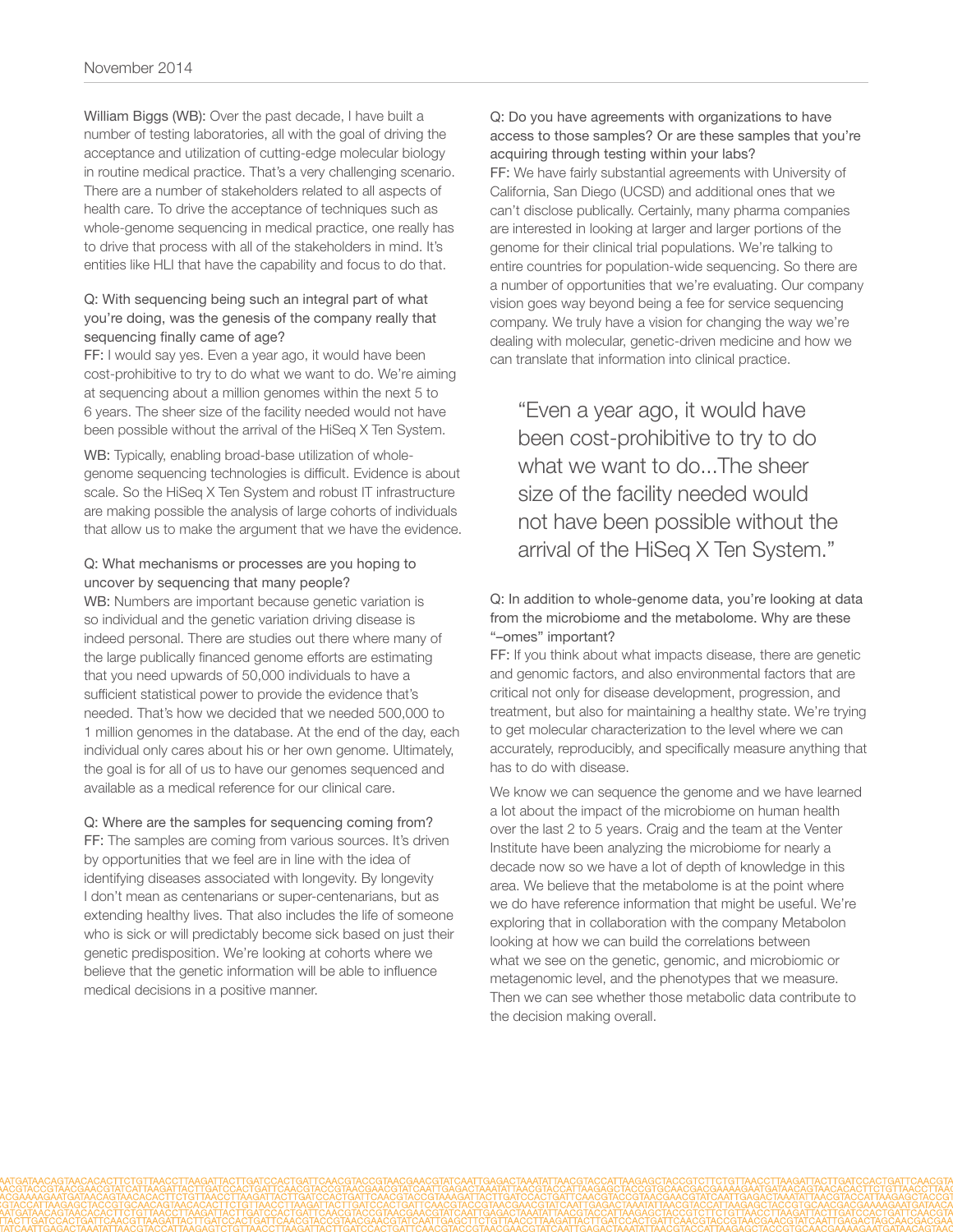WB: We have to keep in mind that human disease is a complex process and, depending on the stage of the disease, can manifest itself in various changed ways during that disease process. The inclusion of the microbiome, metabolome, and genome in this process, as well as other more standard clinical measurement techniques, is simply an effort to be inclusive. We want to look at the potential of all of the different analytical methods that may yield value in any algorithmic manner in that final data set.

## "Ultimately, the goal is for all of us to have our genomes sequenced and available as a medical reference for our clinical care."

#### Q: HLI is also performing stem cell research. Does sequencing play a role in those studies?

FF: We're talking about longevity and healthy life so the idea of stem cell therapy is not farfetched. It's one way that we believe we can reconstitute homeostasis in the cell and extrapolate that to organs and, ultimately, the body to get back to a healthy state. To do this right, I would strongly argue that sequencing of stem cells is a key quality component for every future stem cell therapy. Before we even think about what these stem cells really can do for us on a more routine clinical care side, we need a better handle on the molecular characterization of the stem cells themselves.

#### Q: In addition to the HiSeq X Ten Systems, what other sequencers do you have?

WB: We have a HiSeq® 2500 System that is used primarily for microbiome sequencing and a MiSeqDx™ System that is going to be used for cystic fibrosis testing as well as other tasks.

#### Q: How have installation and training been?

WB: It's been great because the team that's supporting us started working with us before we actually had a lab. It's a smooth process.

#### Q: How long did it take to start running studies on the HiSeq X Ten instruments after they were installed? WB: We're now beginning to process external samples, but we've done a considerable amount of work with known samples to prove to ourselves and our customers how great the data looks.

#### Q: What's your goal for sequencing coverage?

WB: Our goal will depend on the intended use of the sequencing results. From the perspective of clinical utility, we want to be sure that the ~6,000 genetic loci linked to heritable forms of human disease are sufficiently covered to allow for accurate identification of potentially disease-causing sequence variants. For this "clinical" genome, we're initially targeting 30× coverage, which is the standard for a single HiSeq X Ten run. Other uses of the sequencing results (ie, somatic variant identification in cancer), will likely require significantly deeper coverage.

### Q: As you begin to ramp up, what throughput are you seeing?

WB: We typically are able to run about 16 samples per instrument, so 32 samples per instrument per week is what we're targeting. The processes that we've put in place upstream of the HiSeq X Ten Systems can meet those needs.

#### Q: Could you have believed 10 years ago that we would be at this level of sequencing today?

WB: Probably not. I certainly have my own 10 kB Sanger sequencing merit badge and I know that Felix has his own, too. There's certainly a lot that's gone on, but there's been amazing progress. We're really looking at the potential to accelerate that and take advantage of the capabilities of the HiSeq X Ten so we can push sequencing technology in a way that benefits patients.

"We're really looking at the potential to accelerate [sequencing levels] and take advantage of the capabilities of the HiSeq X Ten so we can push sequencing technology in a way that benefits patients."

#### Q: What are the next steps for HLI?

FF: We have three key business areas of focus—sequencing genomes and compiling the resulting genotype information, collecting phenotype data, and putting this all together. We're well-equipped and up and running in the lab. Now we're focusing on developing the database and tools to use this information. That's no small task considering the amount of information that we're trying to manage, and the correlations we're trying to find. It's at a scale that nobody has ever attempted. The third area we are targeting is developing state-of-the-art health information centers where we can begin to translate what we're finding into practice and start piloting some of those efforts. All of these factors are important for our business model. At the front end, we have the phenotyping. The back end goal is the actual delivery of care and the ability to push towards the outcomes that we believe are triggered by use of molecular-driven clinical decision making.